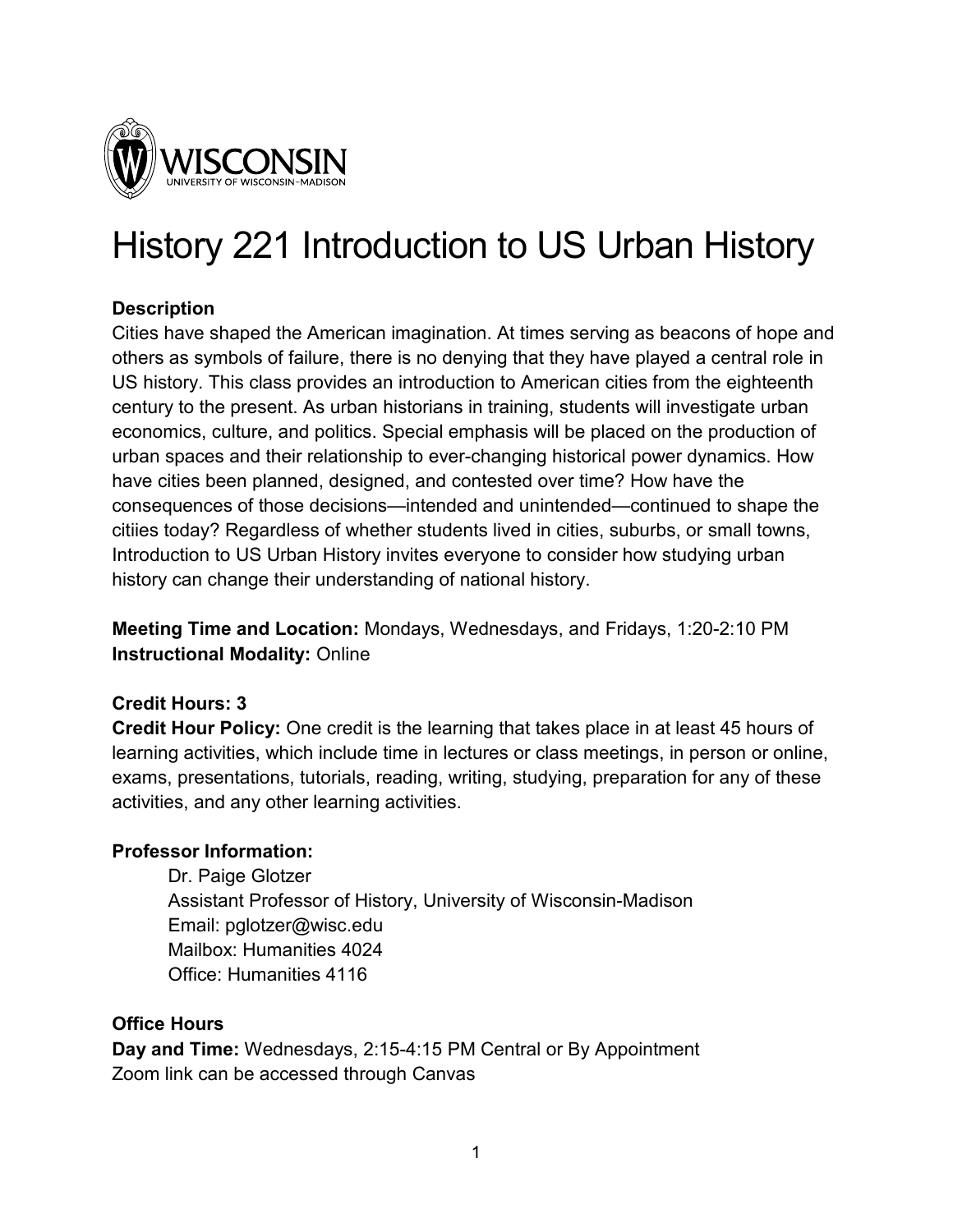**Explanation:** The purpose of office hours is to provide a regular time where you can talk about any topic related to class. This may include questions about the reading or assignments, concerns about your grades, or chatting about a topic that sparked your interest during lecture. No appointment is necessary. I can also help with techniques for better succeeding in class. For example, come to discuss tips for how to take notes or study.

# **Course Learning Outcomes**

- Investigate how the spaces of American cities are produced.
- Describe the relationships between different parts of metropolitan areas (such as cities and suburbs) through US history.
- Interpret urban spaces and artifacts as primary sources with information to offer about the past.
- Examine the important and dynamic roles of race, class, and gender in urban history.
- Explain how cities have changed over time through online discussions and activities.
- Argue how knowledge of the urban past can shape decisions about urban futures, including with evidence from online sources.
- Practice evaluating digital sources of information, such as virtual history exhibits and media.

## **Grade Scale**

93-100% A 78-82% BC 0-59% F 88-92% AB 70-77% C 83-87% B 60-69% D

Grades are not curved.

## **Grades**

- Participation in class meetings 25%
- Completion of all surveys and all components of the orientation module  $-5\%$
- Reading quizzes  $-15%$
- Activity Assignments 35%
- Midterm Exam 20%

## **Graded Work**

Midterm Exam – The midterm exam will be an untimed, open book, unproctored exam. The exam will open on Monday, March 7 and close on Sunday, March 13. Students are not required to complete the entire exam in one sitting.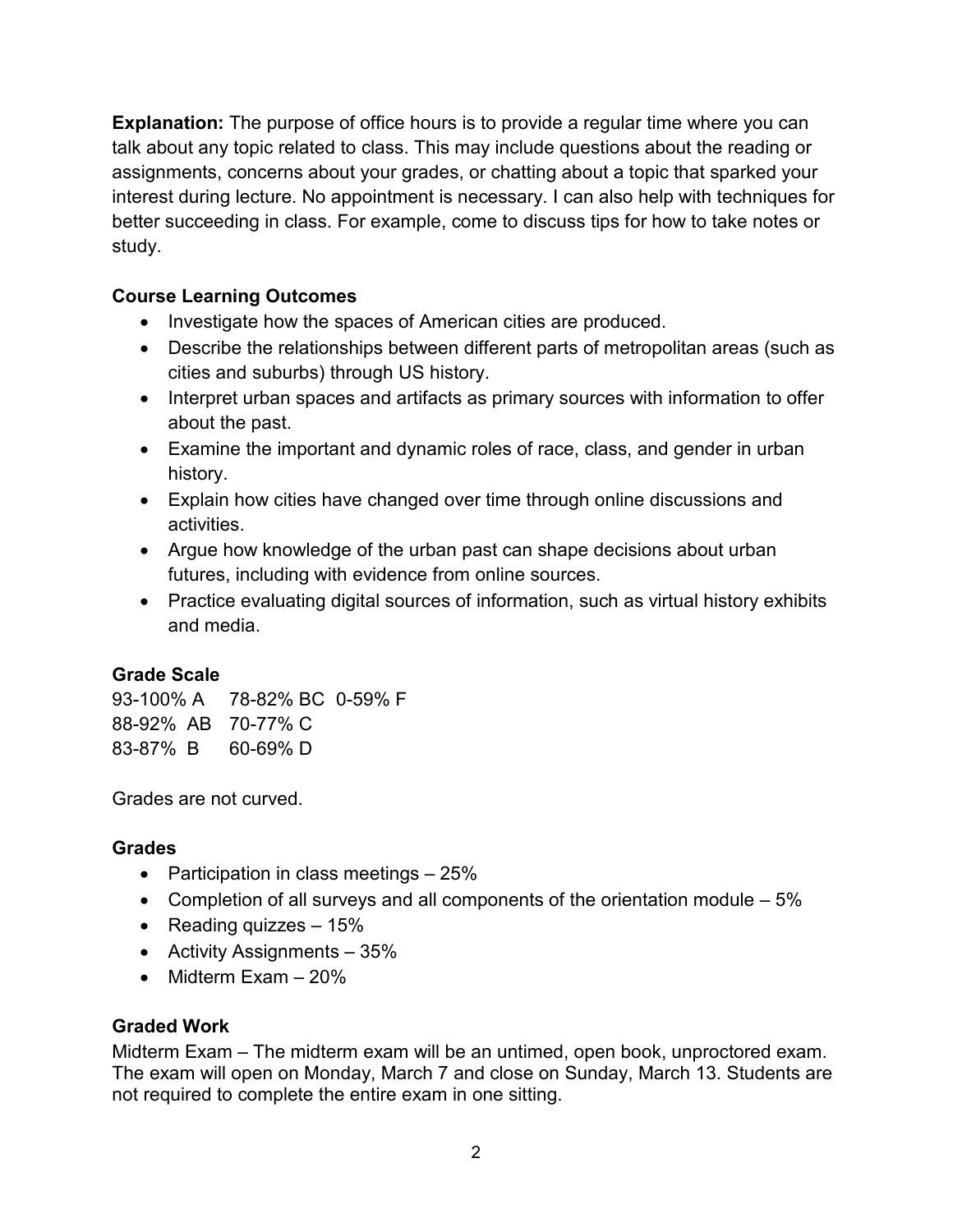Reading Quizzes – Reading quizzes will be short untimed quizzes. Each quiz will open on Mondays and close on Wednesday before class. Quizzes are designed to ensure students practice reading regularly with the discerning eye of an urban historian. They encourage students to not only stay current with weekly reading but to complete it in time for synchronous meetings.

Activity Assignments – Each week there will be one asynchronous activity to complete. Each activity applies the toolset of an urban historian. The variety of assignments is intended to be enriching while acknowledging that members of our classroom have different learning styles. A full list of these assignments with grading rubrics and instructions will be available before the start of the semester. Use this advance list to plan each week accordingly. All activities will be submitted for grading through Canvas.

Diagnostic and exit surveys – At the beginning of each week a short poll will help Professor Glotzer understand what knowledge students are already bringing to a topic. Exit surveys at the end of each week will help Professor Glotzer understand what students have learned. Completing these surveys makes the class better and, best of all, they are an easy way to maintain a good grade: The only thing graded about surveys is whether they are completed, not the answers themselves.

Participation – Participation will be measured with the rubric attached to this syllabus. The rubric will also be available on Canvas. Attendance and participation in synchronous meetings is required. Students have two unexcused absences during the semester that will not affect their grade. Students do not need to inform Professor Glotzer ahead of time or provide a reason for the absence. The reason for this is that it takes a critical mass of people to make a class work. Each student is an important member of our classroom community.

## **Required Reading**

Reading for this class will consist of articles, book excerpts, primary sources, and digital history projects. All material will be free and available digitally through one or more of the following: Canvas, the UW library, the internet.

#### **Digital Considerations**

The following guidelines will facilitate creating a welcoming, engaging seminar community.

- 1) Keep your camera on when possible
- 2) Mute yourself if you are not speaking

3) Be generous and understanding when we experience technical difficulties.

4) Be generous and understanding when members of our class have more limited bandwidth or differential access to technology.

5) Provide feedback on what is or is not working. All of our voices are needed to make our class successful.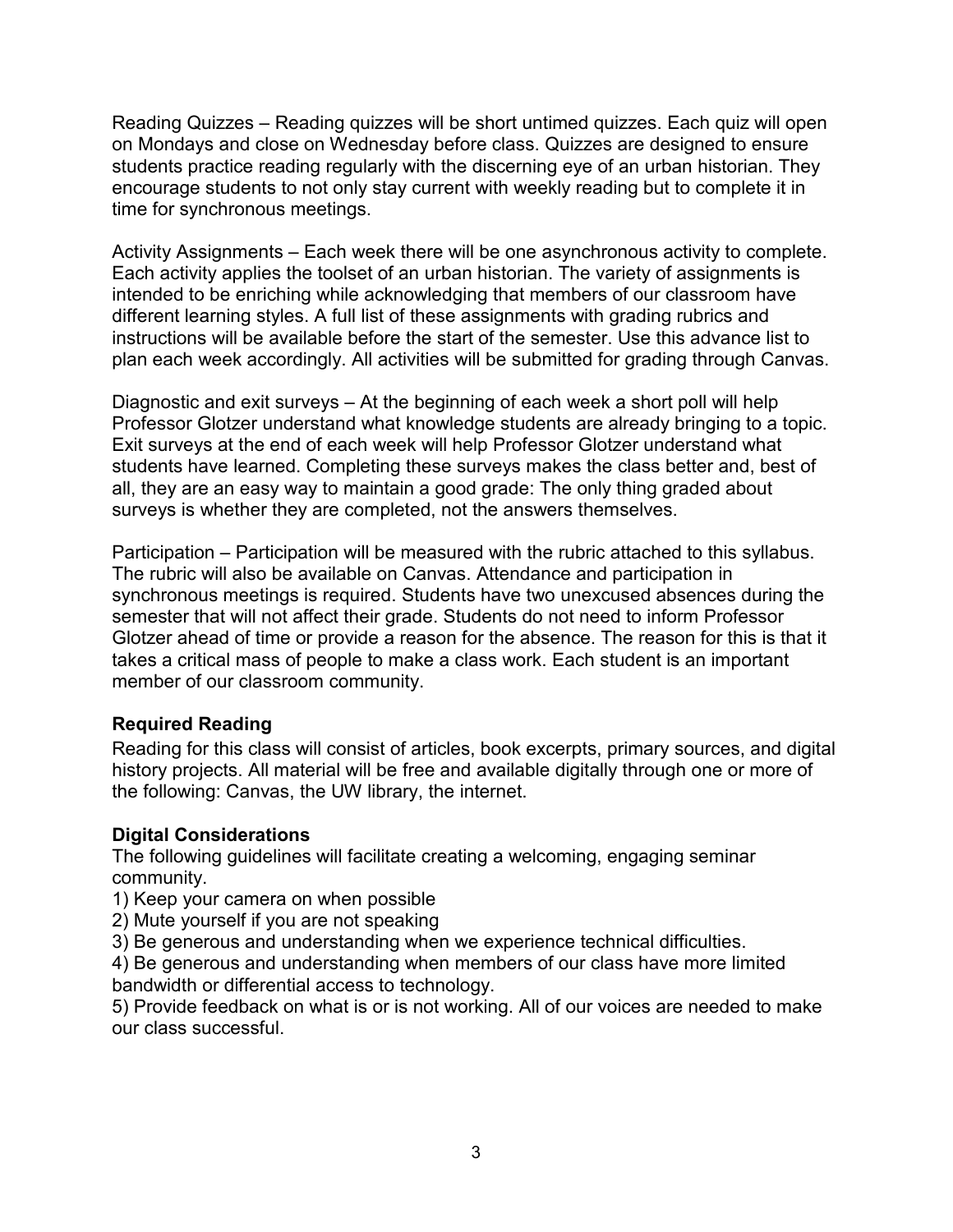#### **Digital Instructional Tools**

Canvas will be our class hub. All meetings will be conducted on Zoom. Links to our Canvas and Zoom will be sent when available.

The orientation unit for this class includes tutorials for all digital learning tools and university resources we will use this semester. Testing your technology and reading about these resources are so important that completing the orientation is 5% of your grade.

Consult with the UW Department of Information Technology (DoIT) for the best options to access technology, including loaned hardware, management of slow internet, as well as the locations of campus computer labs and printers. One link to get started is DoIT's [technology guidelines and recommendations](https://it.wisc.edu/learn/guides/learning-remotely-technology-guide/)

## **Resources for Success and Well Being**

Consult the list of resources on Canvas for campus services that assist with academics, health, and safety. Do you know a resource missing from this list? Contact Professor Glotzer to have it added.

## **Diversity & Inclusion Statement**

[Diversity](https://diversity.wisc.edu/) is a source of strength, creativity, and innovation for UW-Madison. We value the contributions of each person and respect the profound ways their identity, culture, background, experience, status, abilities, and opinion enrich the university community. We commit ourselves to the pursuit of excellence in teaching, research, outreach, and diversity as inextricably linked goals. The University of Wisconsin-Madison fulfills its public mission by creating a welcoming and inclusive community for people from every background – people who as students, faculty, and staff serve Wisconsin and the world.

## **Accommodations for Students with Disabilities**

Professor Glotzer is committed to creating a class where everyone can feel welcomed, included, and ready to learn. Disability will not be stigmatized in History 221 and should not be treated as something "bad" or "less than" in general. Accommodations are all about acknowledging that default university and workplace settings might have been created with a narrow vision of who might use them; accommodations help alter those short-sighted decisions to be more reflective of human diversity. If you have or think you may have a disability (e.g. attentional, learning, chronic health, sensory, or physical) speak directly with Professor Glotzer and/or contact the McBurney Disability Resource Center, where staff members can unlock possibilities.

The University of Wisconsin-Madison supports the right of all enrolled students to a full and equal educational opportunity. The Americans with Disabilities Act (ADA), Wisconsin State Statute (36.12), and UW-Madison policy [\(UW-855\)](https://policy.wisc.edu/library/UW-855) require the university to provide reasonable accommodations to students with disabilities to access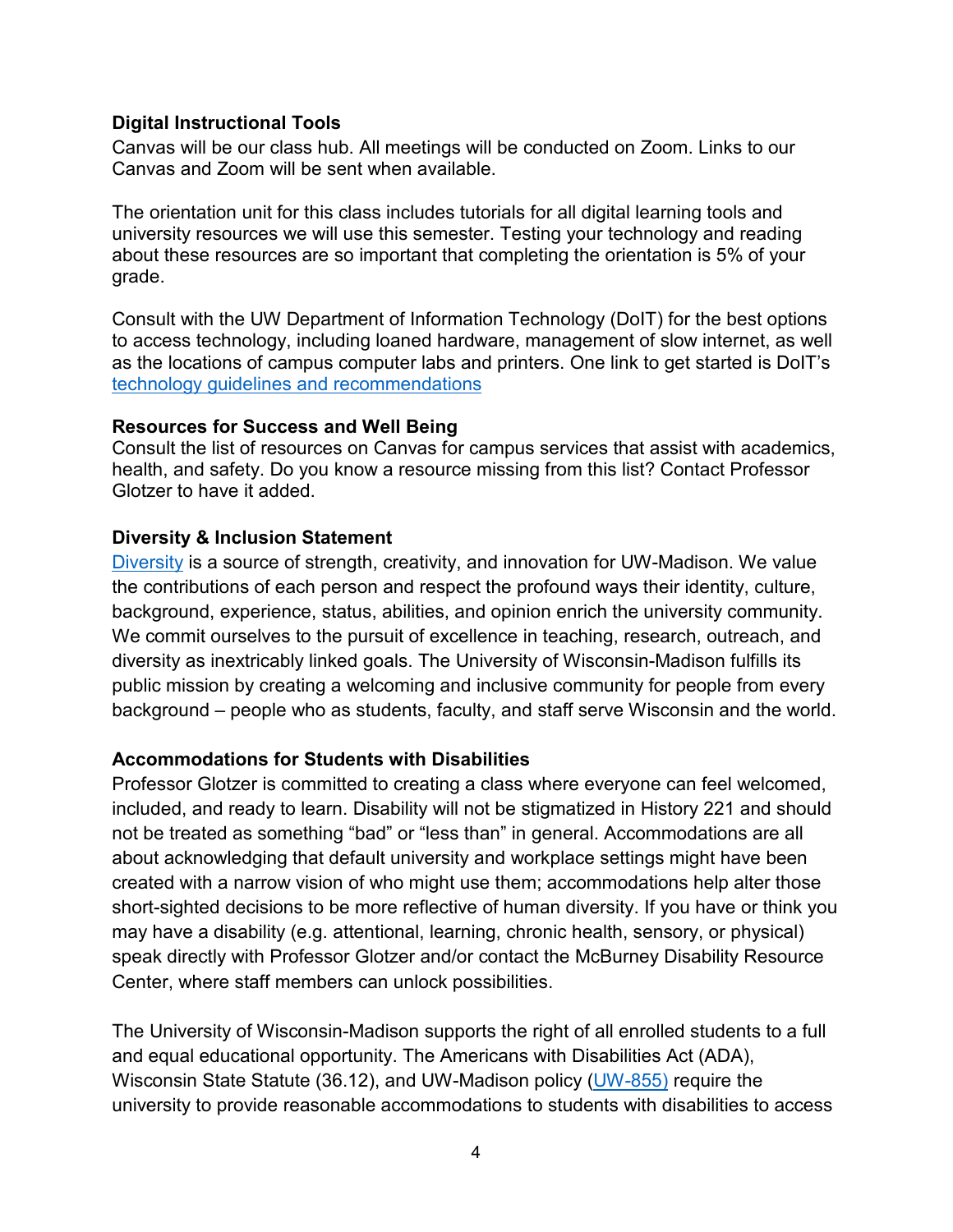and participate in its academic programs and educational services. Disability information, including instructional accommodations as part of a student's educational record, is confidential and protected under FERPA.

Contact: The McBurney Disability Resource Center Website:<https://mcburney.wisc.edu/> Phone: (608) 263-2741 Address: 702 W. Johnson Street, Suite 2104 Email: [mcburney@studentlife.wisc.edu](mailto:mcburney@studentlife.wisc.edu)

## **Dependent Care Policy**

I ask that all students work with me to create a welcoming environment that is respectful of diversity, including diversity in parenting and caretaking status.

1. All breastfeeding babies are welcome in class as often as is necessary.

2. Children are welcome on camera.

3. You do not need to inform me ahead of time if you are bringing a child to class. We can think of them as junior scholars auditing to determine if they want to study history. 4. Finally, I understand that the fatigue caused by caretaking can be a barrier to completing coursework. While I maintain the same high expectations for all students regardless of caretaking status, I am happy to problem-solve with you in a way that makes you feel supported as you strive for balance.

To learn more about UW-Madison's pregnant and parenting student policies and resources, see [https://doso.students.wisc.edu/guide/accommodations-for-life](https://doso.students.wisc.edu/guide/accommodations-for-life-events/pregnancy-and-parenting-students/)[events/pregnancy-and-parenting-students/](https://doso.students.wisc.edu/guide/accommodations-for-life-events/pregnancy-and-parenting-students/)

## **Academic Integrity Statement**

By virtue of enrollment, each student agrees to uphold the high academic standards of the University of Wisconsin-Madison; academic misconduct is behavior that negatively impacts the integrity of the institution. Cheating, fabrication, plagiarism, unauthorized collaboration, and helping others commit these previously listed acts are examples of misconduct which may result in disciplinary action. Examples of disciplinary action include, but is not limited to, failure on the assignment/course, written reprimand, disciplinary probation, suspension, or expulsion.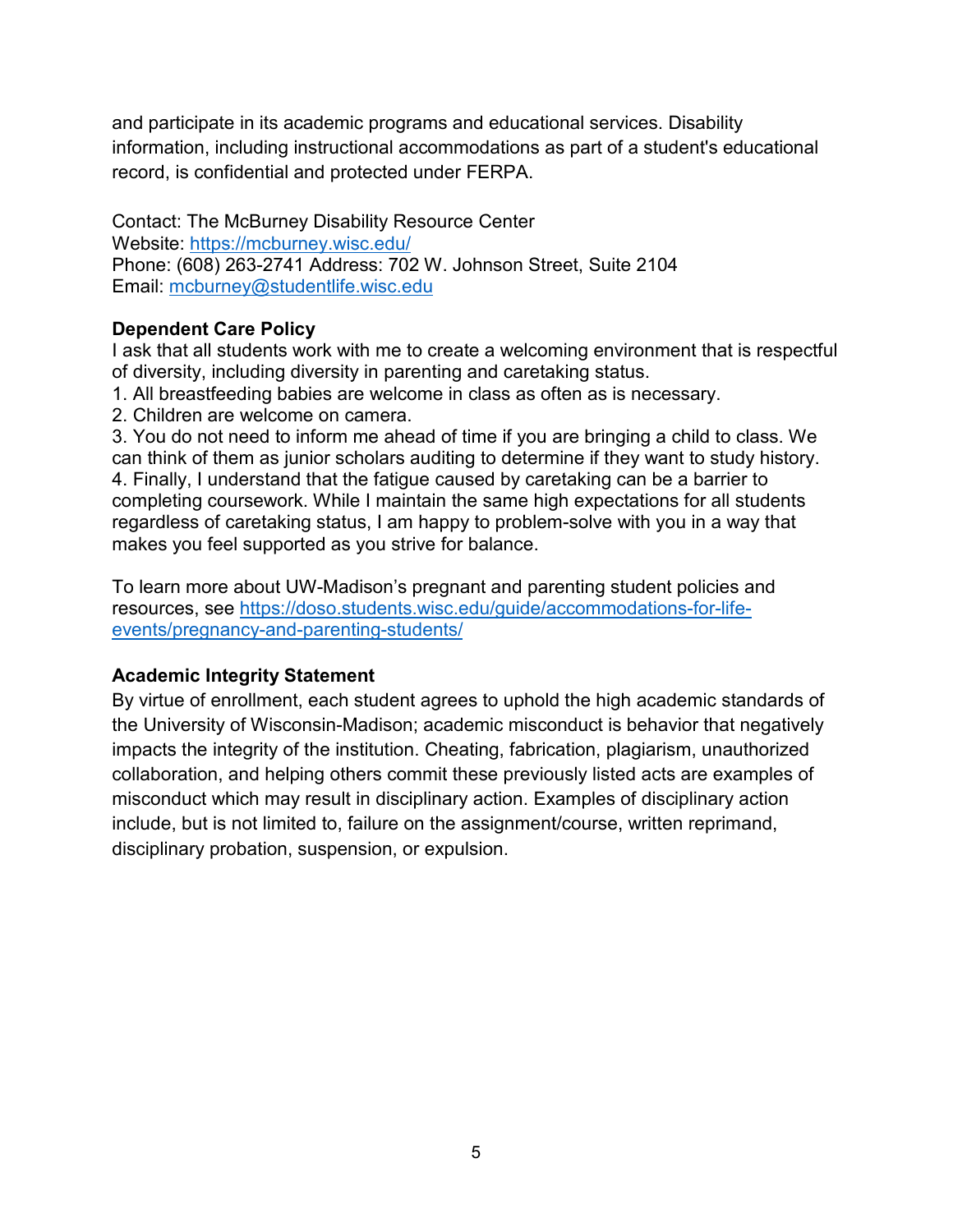# **Schedule**

For the purpose of our class, a module begins on Monday and ends on Sunday, except when the university's academic calendar differs, such as the first week of the semester. Complete all assigned reading and reading quiz by Wednesday of each week before class. The course rhythm page of the orientation module on canvas explains each course component in depth.

Orientation Module (Module 0) – Available beginning January 3rd

Module 1 January 26-30 – Why Study Urban History and How to Do It

- Read: E.B. White, *Here is New York* (New York: Harper, 1949); Primary sources
- Activity: None

No reading quiz

Module 2 January 31-February 6 – The Early American City

- Read: Shannon Lee Dawdy, *Building the Devil's Empire: French Colonial New Orleans* (Chicago: University of Chicago Press, 2008), Chapter 2; Primary sources
- Activity: Digital history projects exploration and response

Module 3 February 7-13 – Degrees of Freedom in the Antebellum City

- Read: Seth Rockman, *Scraping By: Wage Labor, Slavery, and Survival in Early Baltimore* (Baltimore: Johns Hopkins University Press, 2009), Chapter 3; Primary sources
- Activity: Collaborative primary source annotation. Ketchup.

Module 4 February 14-20 – City Growth

- Read: Selections from William Cronon, *Nature's Metropolis: Chicago and the Great West* (New York: W.W. Norton, 1991); Sherry Olson, "Baltimore Imitates the Spider," *Annals of the Association of American Geographers* 69, no. 4 (December, 1979): 557-574; Primary sources
- Activity: Map interpretation Reading growth in primary source maps.

Module 5 February 21-27 – The Progressive Era

- Read: Martin Melosi, *The Sanitary City: Environmental Services in Urban America from Colonial Times to Present (Abridged Edition)* (Pittsburgh: University of Pittsburgh Press, 2008), Chapter 8; Primary sources
- Activity: City planner role play discussion thread

Module 6 February 28-March 6 – Movement, Migration, and the First World War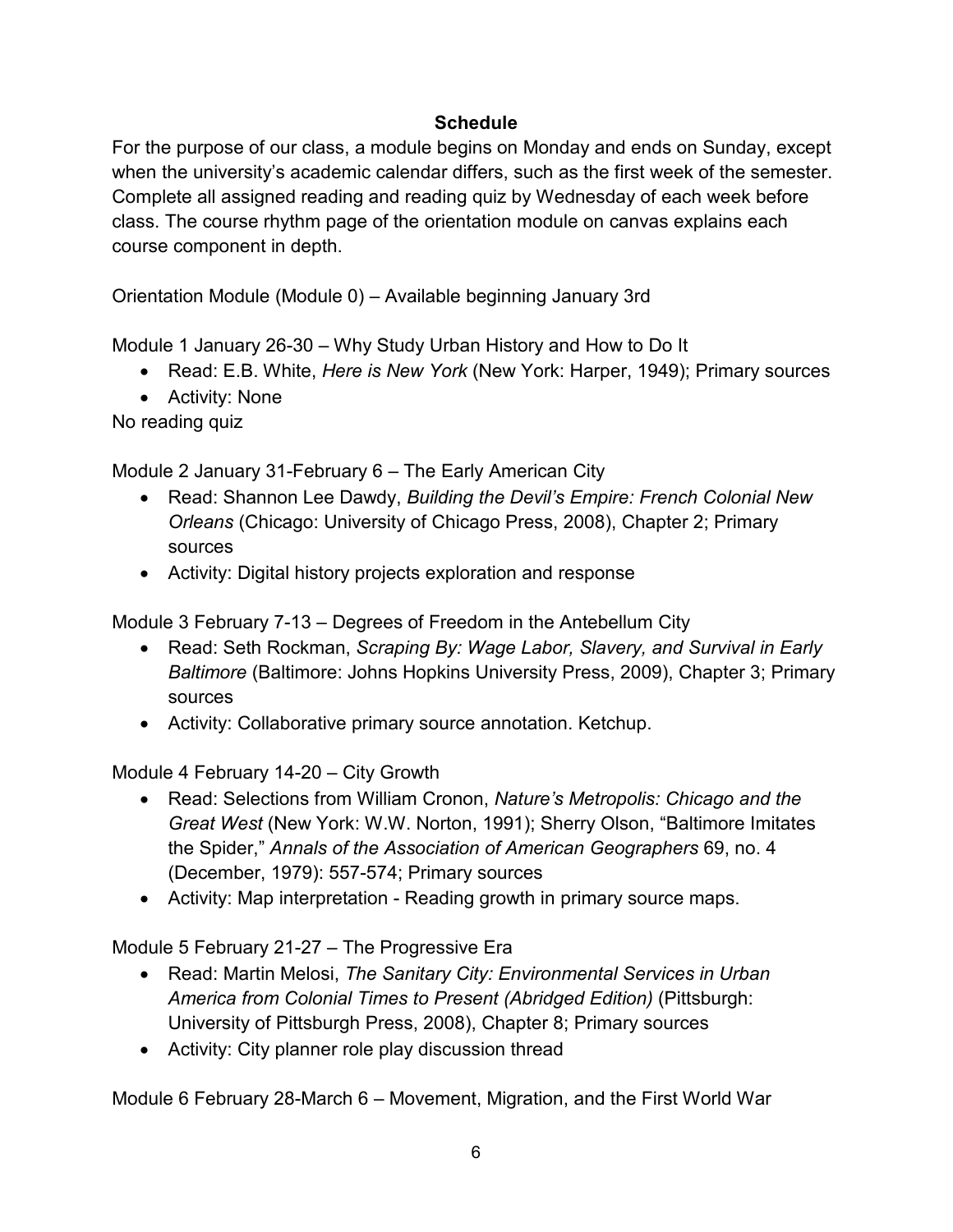- Read: Shannon King, *Whose Harlem Is This Anyway? Community Politics and Grassroots Activism During the New Negro Era* (New York: New York University Press, 2015), Chapter 1; Primary sources
- Activity: Group concept maps

March 7-11 – Midterm and Mid-Semester Check In

Spring Break

Module 7 March 21-27 – Urban Change During the Great Depression

- Read: Kenneth Jackson, *Crabgrass Frontier: The Suburbanization of the United States* (New York: Oxford University Press, 1985), Chapter 11; Primary sources
- Activity: Primary source analysis

Module 8 March 28-April 3 – Postwar Urban Change

- Read: Alex Krieger, *City on a Hill: Urban Idealism in America from the Puritans to the Present* (Cambridge: Harvard University Press, 2020), Chapter 14; Primary sources
- Watch: William Whyte, *The Social Life of Small Urban Spaces*
- Activity: Analyzing space like William Whyte

Module 9 April 4-10 – The Urban Crisis

- Read: Llana Barber, *Latino City: Immigration and Urban Crisis in Lawrence*  (Chapel Hill: University of North Carolina Press, 2017) Chapter 4; Primary sources
- Activity: Primary source comparison

Module 10 April 18-24 – The Urban Present

- Read: Davarian Baldwin, *In the Shadow of the Ivory Tower: How Universities Are Plundering Our Cities* (New York: Bold Type Books, 2021) Chapter 3; Mike Davis, "The Case for Letting Malibu Burn," *Environmental History Review* 19, no. 2 (Summer, 1995): 1-36; Dan Egan, "A Battle Between a Great City and a Great Lake," *New York Times*, July 7, 2021; Primary sources
- Activity: Debate Discussion Thread

Module 11 April 25-May 1 – The Urban Future

• Read: Dolores Hayden, "What Would a Non-Sexist City Look Like? Speculations on Housing, Urban Design, and Human Work," in *Gender Space Architecture: An Interdisciplinary Introduction*, Jane Rendell et. al., eds. (New York: Routledge, 2000): 268-271; Primary sources